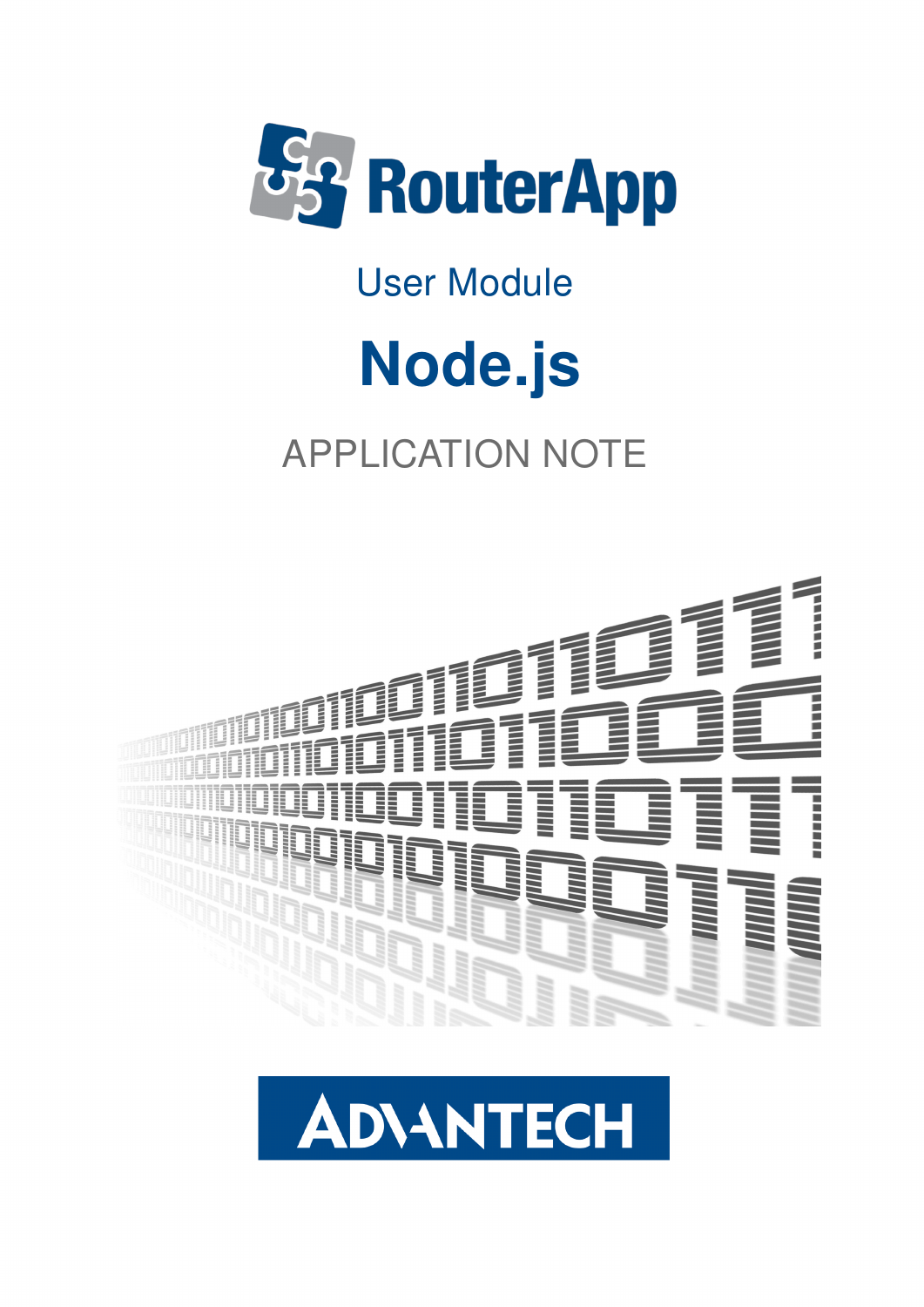$\frac{1}{2}$ 

J)

### Used symbols

- $\Delta$ Danger – Information regarding user safety or potential damage to the router.
	- Attention Problems that may arise in specific situations.
	- Information or notice Useful tips or information of special interest.
		- Example Example of function, command or script.



Advantech Czech s.r.o., Sokolska 71, 562 04 Usti nad Orlici, Czech Republic Document No. APP-0080-EN, revised on May 18, 2022. Released in the Czech Republic.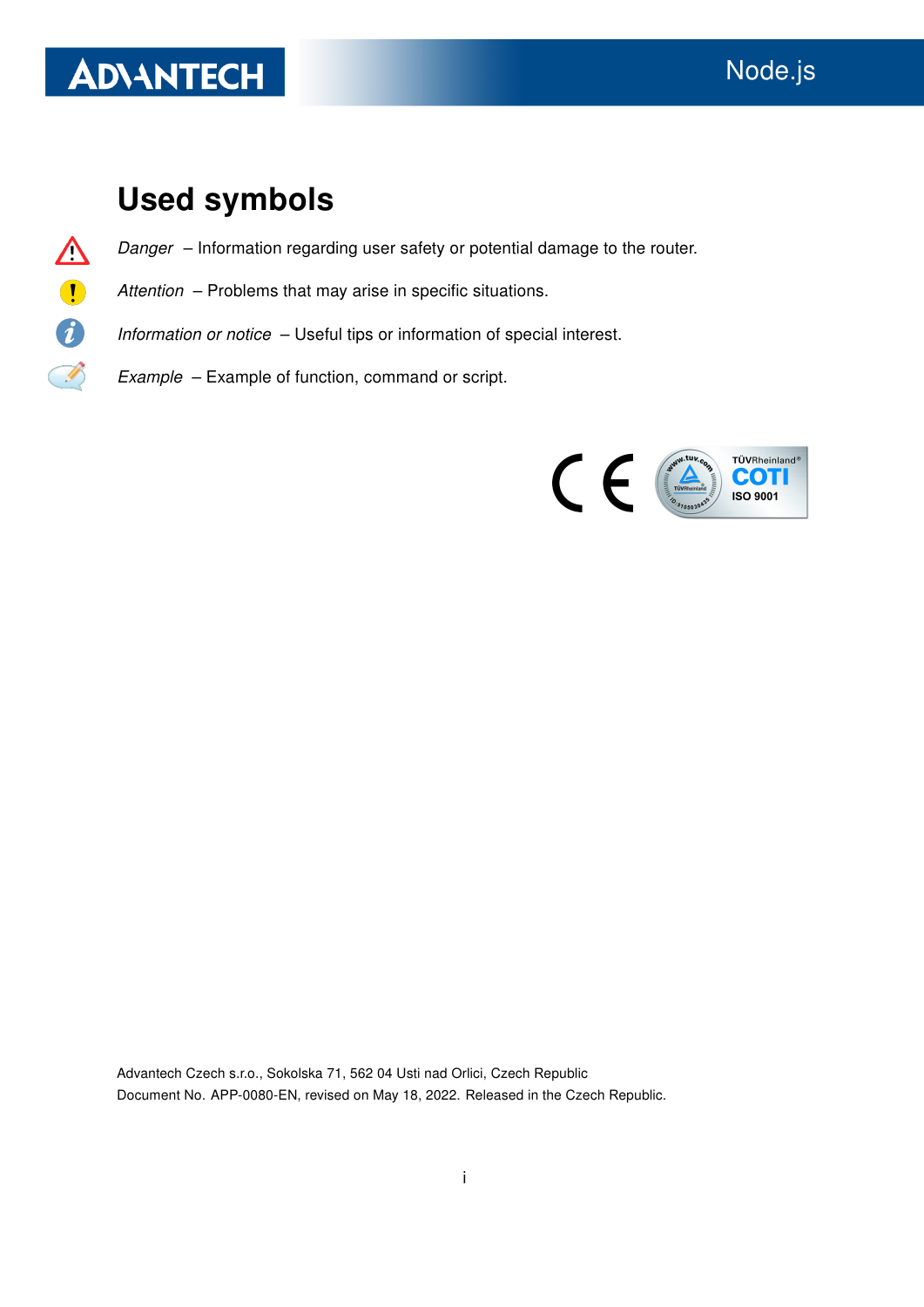### **Contents**

| 1            |                  | <b>Node.js User Module</b> |                                     |
|--------------|------------------|----------------------------|-------------------------------------|
|              | 11<br>1.2<br>1.3 |                            | 1<br>$\mathbf{1}$<br>$\overline{2}$ |
| $\mathbf{2}$ |                  | <b>Router Node</b>         | 3                                   |
|              | 2.1              |                            | 3                                   |
|              |                  | 2.1.1                      | 3                                   |
|              |                  | 2.1.2                      | $\overline{4}$                      |
|              |                  | 2.1.3                      | $\overline{4}$                      |
|              |                  | 214                        | $\overline{4}$                      |
|              |                  | 2.1.5                      | $\overline{4}$                      |
|              |                  | 2.1.6                      | $\overline{4}$                      |
|              |                  | 2.1.7                      | 5                                   |
|              |                  | 2.1.8                      | 5                                   |
|              |                  | 219                        | 5                                   |
|              |                  |                            | 5                                   |
|              |                  | 2.1.11 XBus                | 6                                   |
|              |                  |                            | 7                                   |
| 3            |                  | <b>Related Documents</b>   | 9                                   |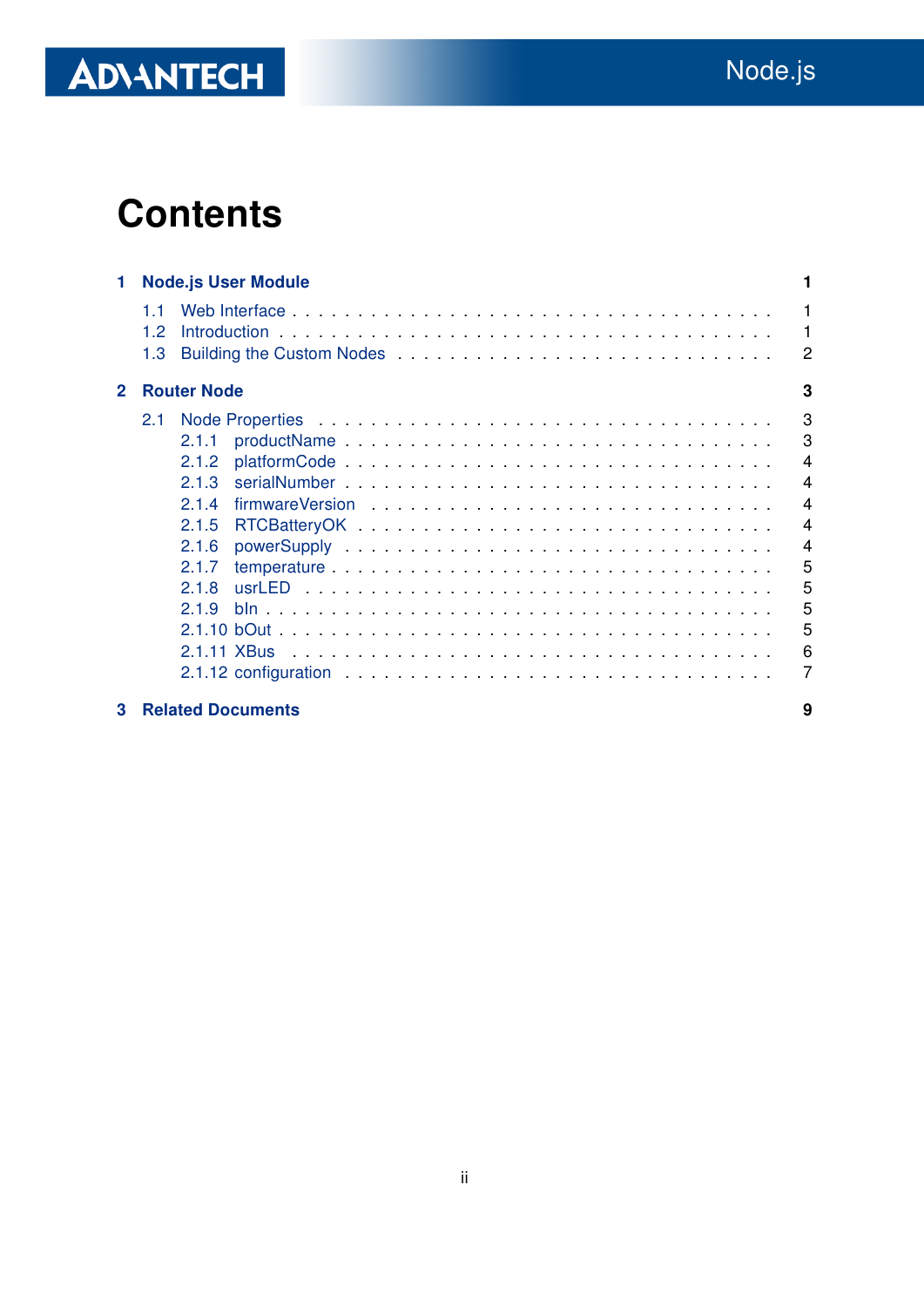$\bullet$ 

### <span id="page-3-0"></span>1. Node.js User Module

User module Node.js is not contained in the standard router firmware. Uploading of this user module is described in the Configuration manual (see Chapter [Related Documents\)](#page-11-0). This user module is only compatible with v3 and v4 platform routers!

#### <span id="page-3-1"></span>1.1 Web Interface

Once the installation of the module is complete, the module's GUI can be invoked by clicking the module name on the User modules page of router's web interface.

Left part of this GUI contains menu with General menu section. General menu section contains only the Licenses containing the list of all licenses for Node.js itself and also related Router Application and Return item, which switches back from the module's web page to the router's web configuration pages. The main menu of module's GUI is shown on Figure 2.



Figure 1: Menu

#### <span id="page-3-2"></span>1.2 Introduction

The *Node is* node is a proprietary server-side JavaScript runtime environment node available for Advantech cellular routers. This node is used by Advantech modules written in JavaScript, but can be used by any other third-party JavaScript application for routers administration and maintenance.

Router module contains this nodes addition to buil-in nodes:

- node-authenticate-pam asynchronous PAM authentication for NodeJS,
- when.js [Promises/A+](http://promises-aplus.github.com/promises-spec) and when() implementation, including a complete [ES6 Promise](https://github.com/cujojs/when/blob/HEAD/docs/es6-promise-shim.md) [shim,](https://github.com/cujojs/when/blob/HEAD/docs/es6-promise-shim.md)
- router node a proprietary node for Advantech's cellular routers described in this document in detail.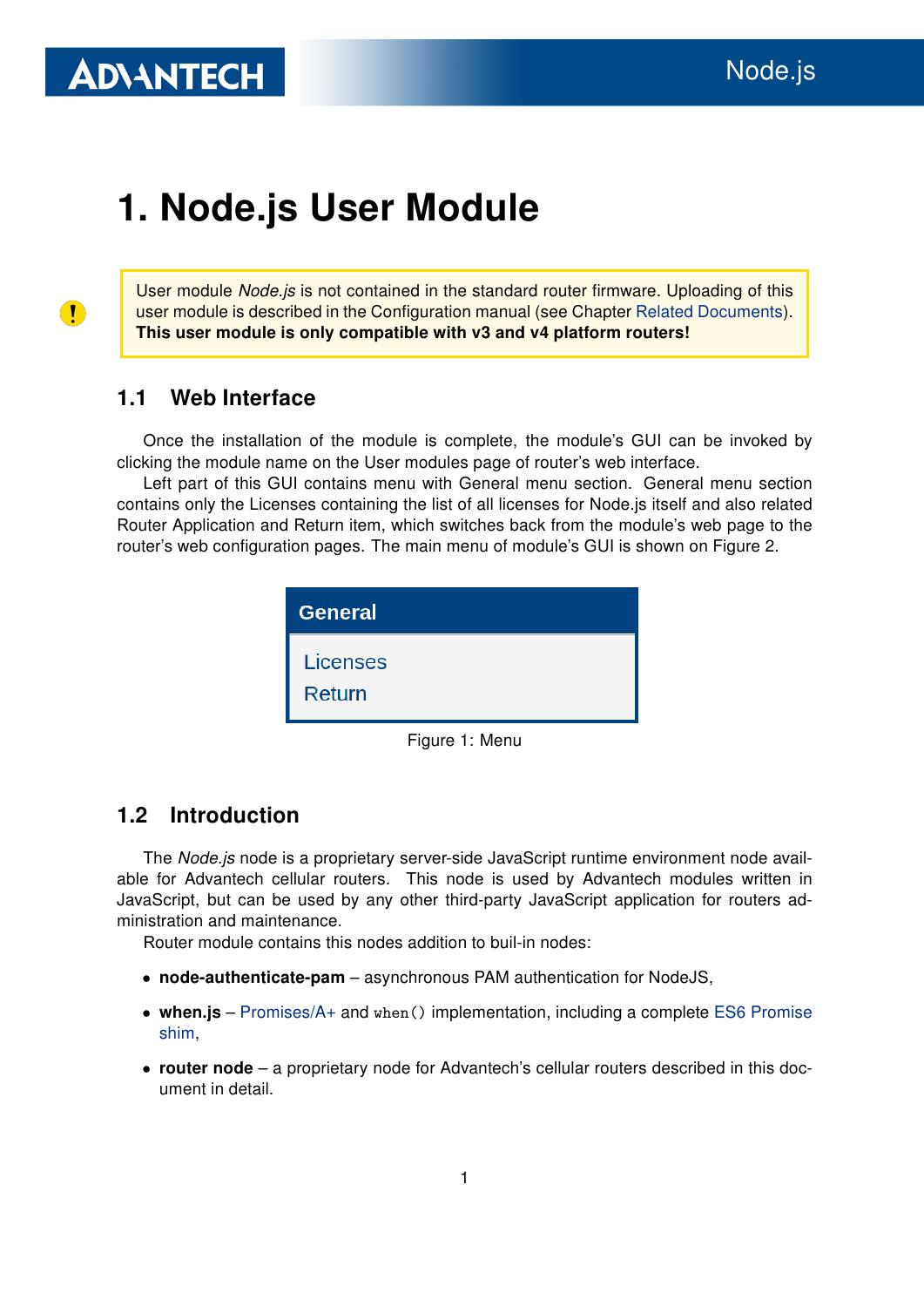### <span id="page-4-0"></span>1.3 Building the Custom Nodes

An official way how to build and install a node is using npm command. However, it is not possible to find it on our routers as the router is embedded device with limited resources and some nodes require complex building environment and high performance because of other languages than JavaScript.

Fortunately, it is easy to prepare a node on a PC with Linux and then copy it to the router. For more details see [https://icr.advantech.cz/support/faq/detail/building-the-custom-nodes-for](https://icr.advantech.cz/support/faq/detail/building-the-custom-nodes-for-node-js-node-red)[node-js-node-red.](https://icr.advantech.cz/support/faq/detail/building-the-custom-nodes-for-node-js-node-red)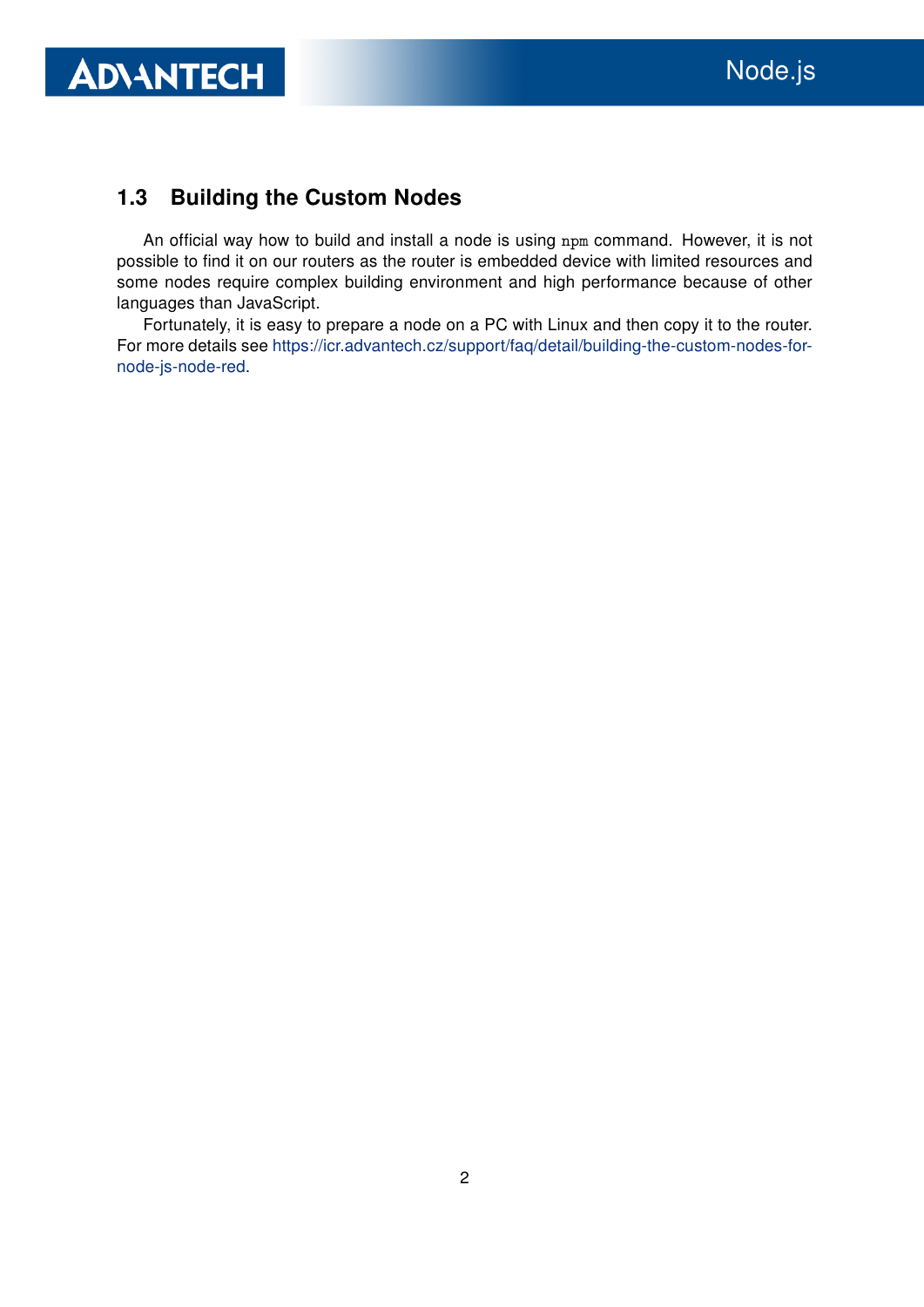$\bullet$ 

 $\bullet$ 

### <span id="page-5-0"></span>2. Router Node

This part of the document is dedicated especially to programmers.

Router node (named "router") provides access to router specific functions and hardware. You can load the Node.js node in your code by require("router"), for example:

```
var r = \text{require("router");}
```
We will use the r variable from this example to access all the properties in the next examples in this notes.

#### Simple Example of Router Node Use

In the next figure is an example of loading the Node.js node.



#### Figure 1: Loading the Node.js Node

#### <span id="page-5-1"></span>2.1 Node Properties

#### <span id="page-5-2"></span>2.1.1 productName

Read-only string variable loaded with router's product name. Example of usage:

```
console.log(r.productName);
```
Output: SPECTRE-v3T-LTE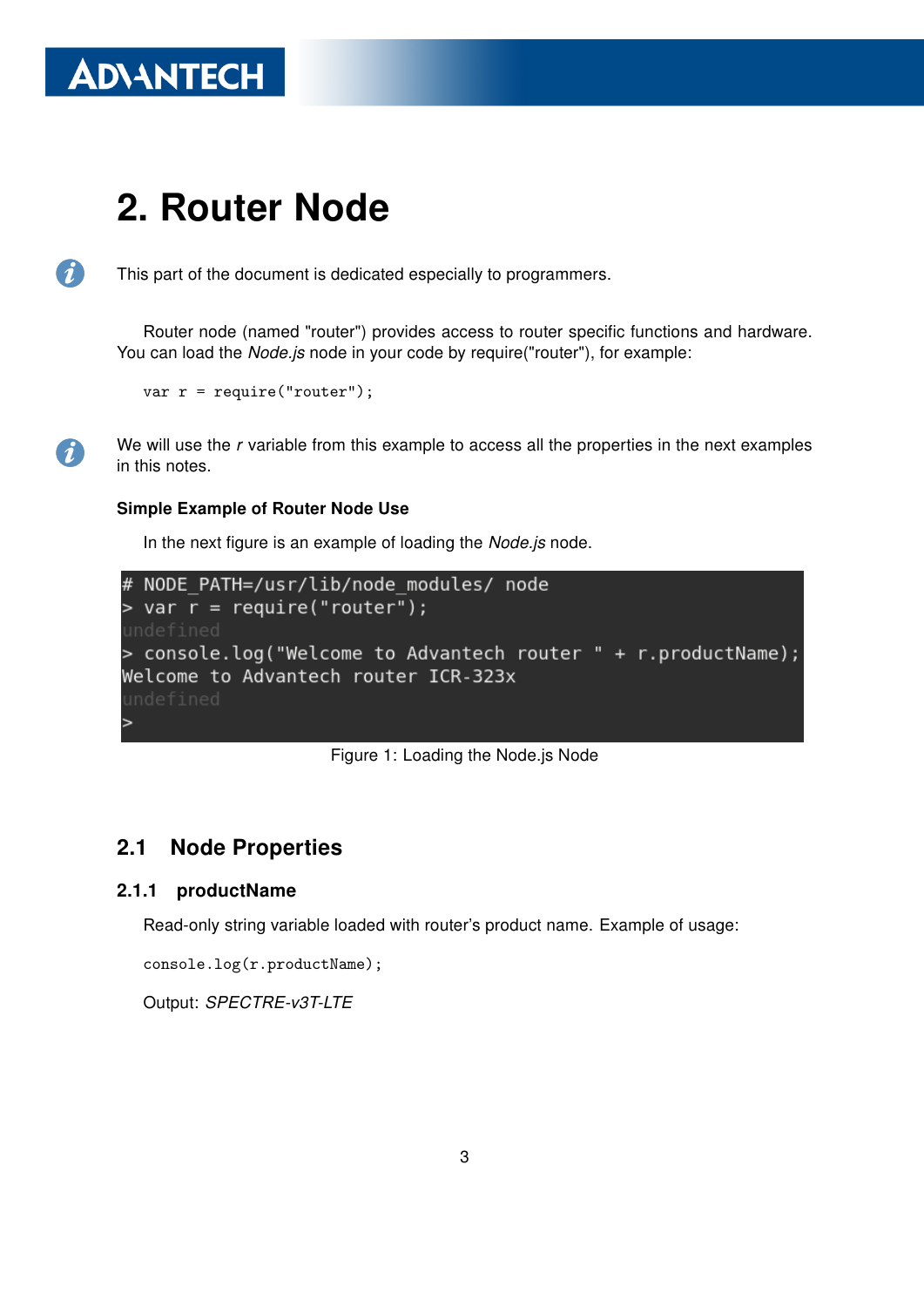#### <span id="page-6-0"></span>2.1.2 platformCode

Read-only string variable loaded with router's platform code. It is supported by routers of v3 and v4 production patform. Example of usage:

```
console.log(r.platformCode);
```
Output: V3

#### <span id="page-6-1"></span>2.1.3 serialNumber

Read-only string variable loaded with router's serial number. Example of usage:

console.log(r.serialNumber);

Output: ACZ1100000322054

#### <span id="page-6-2"></span>2.1.4 firmwareVersion

Read-only string variable loaded with router's firmware version. Example of usage:

console.log(r.firmwareVersion);

Output: 6.2.1 (2019-10-16)

#### <span id="page-6-3"></span>2.1.5 RTCBatteryOK

Read-only boolean variable loaded with router's RTC battery state. True means OK, false means bad. Example of usage:

```
console.log(r.RTCBatteryOK);
```
Output: true

#### <span id="page-6-4"></span>2.1.6 powerSupply

Read-only decimal number variable loaded with router's power supply voltage. Example of usage:

```
console.log(r.powerSupply + " V");
```
Output: 11.701 V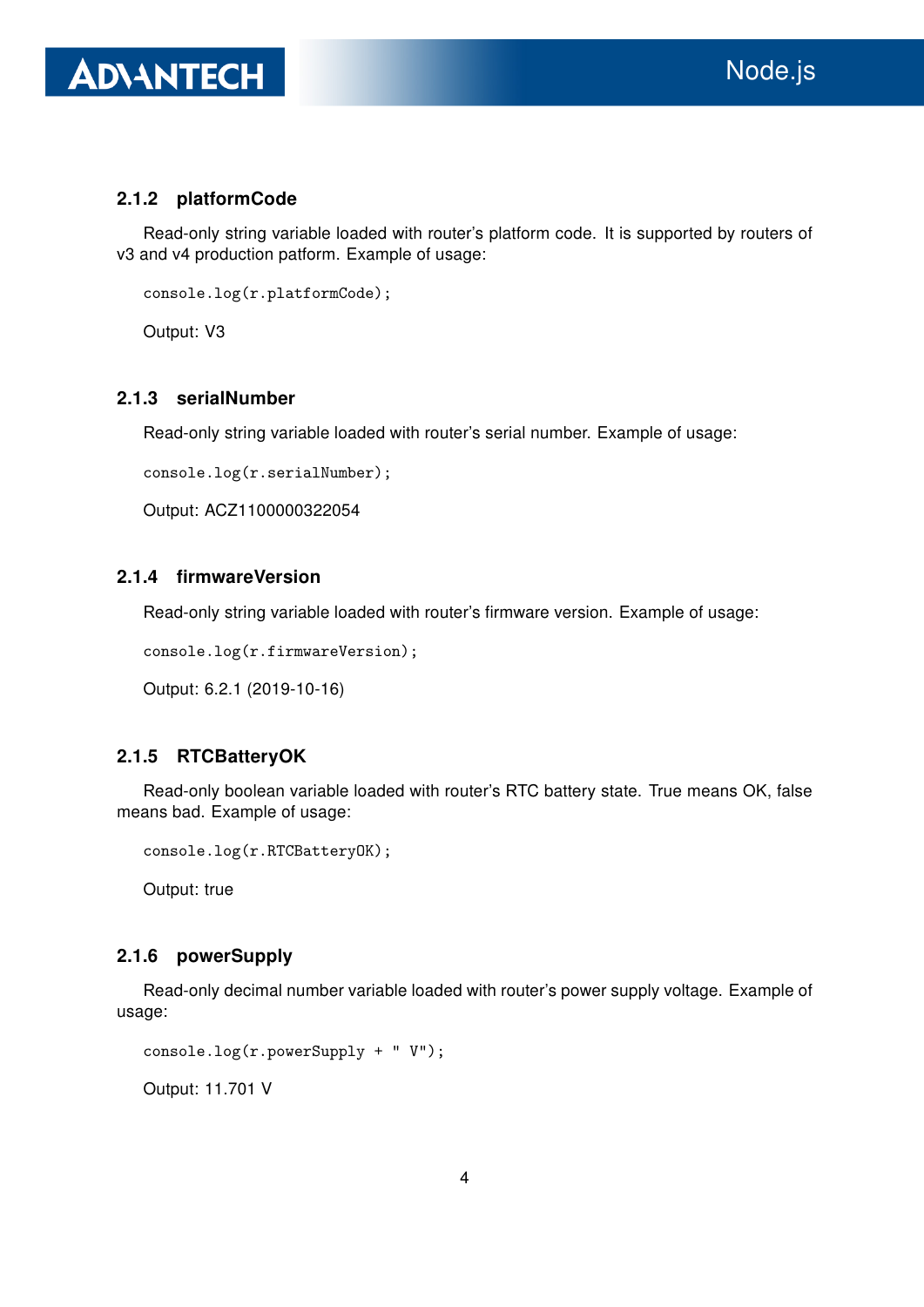#### <span id="page-7-0"></span>2.1.7 temperature

Read-only integer number variable loaded with router's internal temperature in Celsius degrees. Example of usage:

```
console.log(r.temperature + " °C");
```
Output: 39 ◦C

#### <span id="page-7-1"></span>2.1.8 usrLED

Write-only boolean variable for control router's "USR" LED. Example of usage:

```
r.usrLED = true;
```
Sets USR LED to ON (lighting).

#### <span id="page-7-2"></span>2.1.9 bIn

Read-only array with values on router's binary inputs. Array has the items related to number of the binary inputs. E.g. the router has BIN0 and BIN1 so array has valid indexes 0 and 1. The array items can have values 0 or 1. Example of usage:

```
console.log("The secondary binary input: " + r.bIn[1]);
```
Output: The secondary binary input: 0

#### <span id="page-7-3"></span>2.1.10 bOut

Array related to router's binary outputs. It is similar as B\_IN but you can also write values. Writen value change output state. Example of usage:

```
console.log(r.bOut[0]);
```
Output: 1

 $r.b0ut[0] = 0;$ 

Sets the first binary output to 0.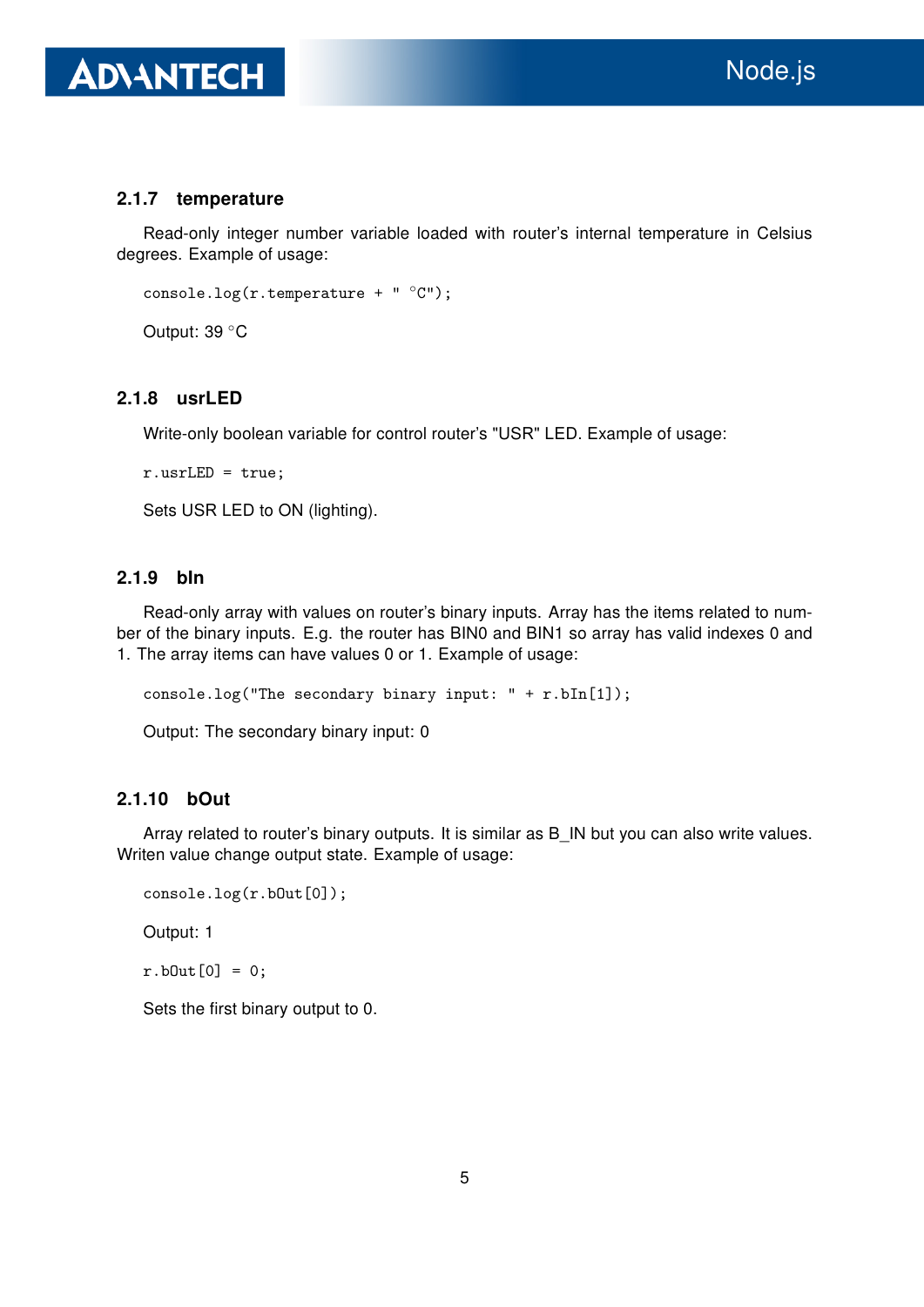#### <span id="page-8-0"></span>2.1.11 XBus

Object for working with X Bus. X Bus is a proprietary bus for communication between processes. E.g. you can subscribe informations which network interface go up/down or SMS from a mwan daemon. You can also send/subscribe your own topics between your applications.

XBus.publish(topic, payload, store=false)

Sends message with topic String and payload String to X Bus. Example of usage:

r.xBus.publish("watchdog/proc/myapp", "Timeout: 300");

Sends to the system watch request to watch your "myapp" application. The application must send this message regulary no later then period defined in the previous message (300 s in this example). Timeout 0 stops watching.

XBus.subscribe(topic, callback)

Subscribes to get messages with topic. Example of usage:

Function: xbus.subscribe("status/mobile/mwan0", (msg) => {console.log(msg.payload);});

Asynchronous output: Registration: Home Network Technology: LTE Signal-Strength: -88 dBm Signal-Quality: -8 dB

XBus.unsubscribe(topic)

Unsubscribe from topic. Example of usage:

r.XBus.unsubscribe(id);

Stops receiving info abour registration to network from previous example.

XBus.list()

Lists stored messages. Example of usage:

r.XBus.list();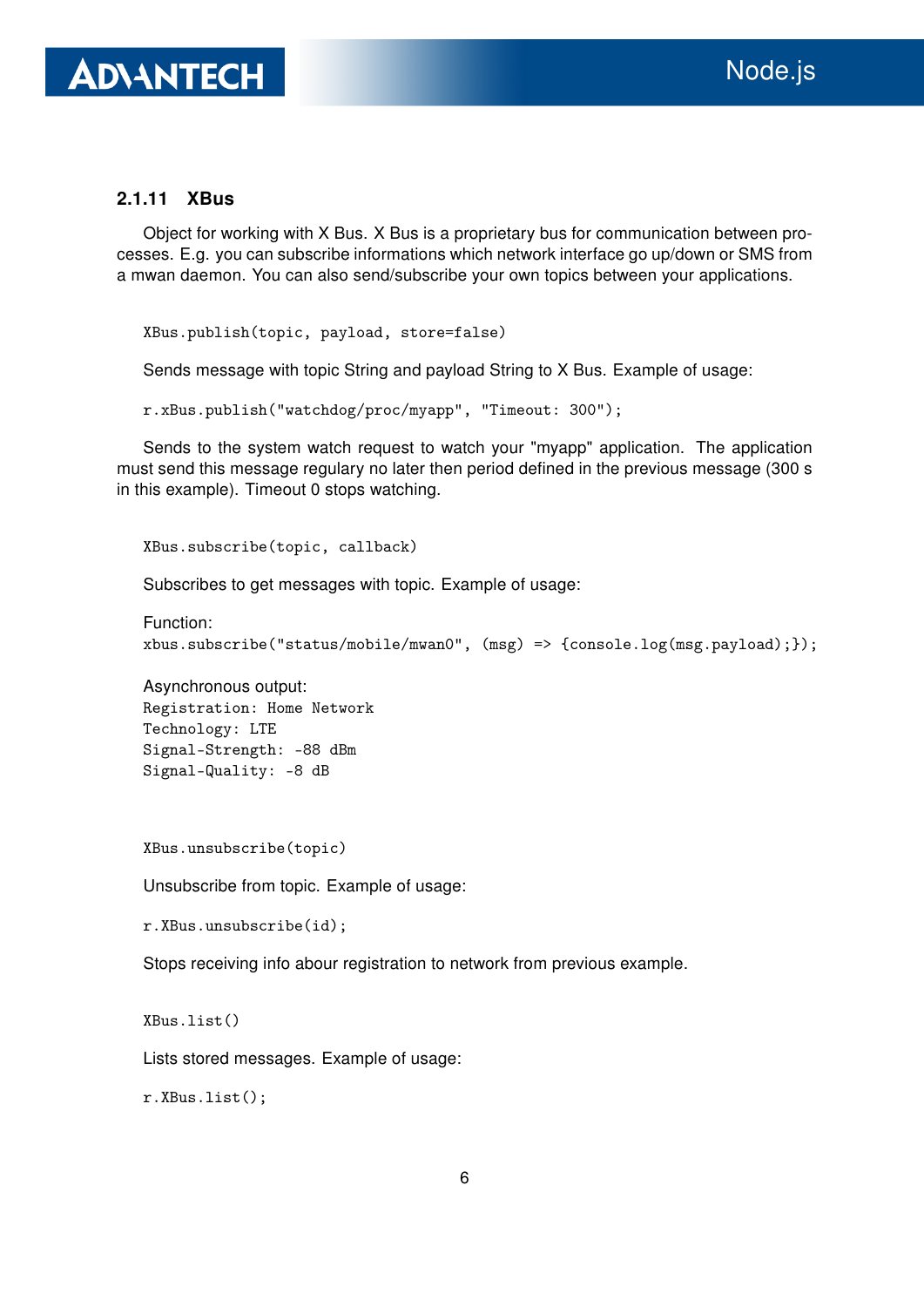### **ADIANTECH**

```
Output:
[ 'iface/ipv4/mwan0/config',
  'iface/ipv4/mwan0/running',
  'iface/ipv4/mwan1/config',
  'iface/ipv4/mwan1/running',
  'status/mobile/mwan0',
  'status/mobile/mwan1',
  'watchdog/proc/bard',
  'watchdog/proc/bard6',
  'watchdog/proc/mwan1d',
  'watchdog/proc/mwan2d',
  'watchdog/proc/mwanxd' ]
```
XBus.read(topic)

Read stored message from XBus. Example of usage:

```
r.XBus.read("iface/ipv4/mwan0/config");
```

```
Output:
Up: 1
Iface: usb0
Address: 10.184.131.221
Gateway: 192.168.253.254
DNS1: 217.77.165.211
DNS2: 217.77.165.81
```
#### <span id="page-9-0"></span>2.1.12 configuration

Object containing the router configuration. User can read a configuration item by geting a object property and write a configuration item by setting a object property. The object keys are the same as configuration keys as in the setting files. It is possible to look for a requested key name in related setting file. The firmware configurations are placed in the /etc/settings.\* files. Router App's configuration are placed in the /opt/\*/etc/settings files. The Router Report (Web UI: Status / System Log / Save Report) contains a full list of the current configuration and may be it is the easest way how to find the requested configuration key.

If a given key does not exist a read value is undefined and a written value cause exception (in strict mode). It is not possible to add a new non-existing configuration item, only to modify an existing one. The all configuration values are treated as strings. If user need to work with a different type he must convert it himself. Node does not perform any value validation. The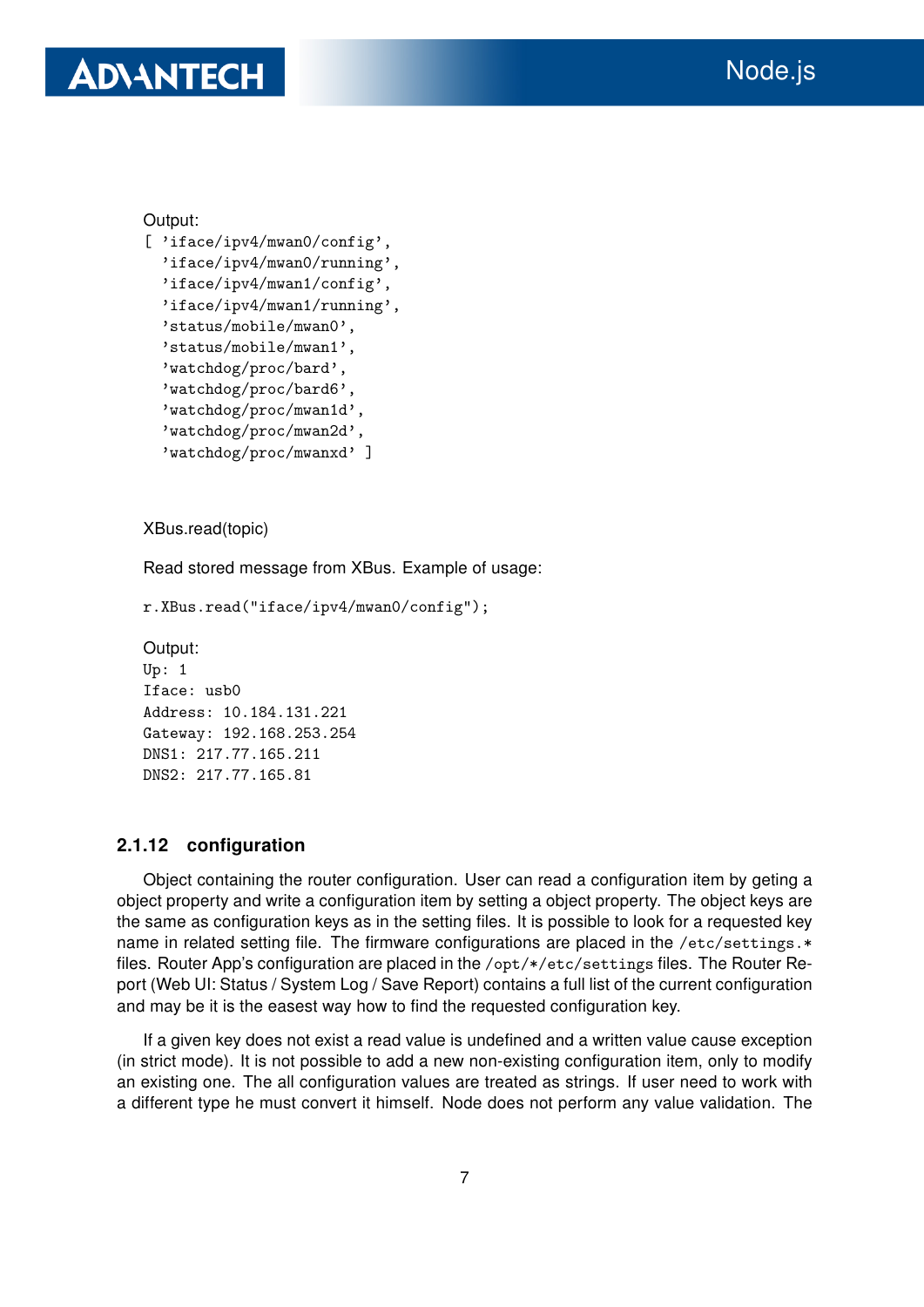

user is responsible for sending the correct values. Examples:

console.log("Current router AP SSID is " + r.configuration["WIFI\_AP\_SSID"]);

For WIFI\_AP\_SSID=ROUTER\_AP in /etc/settings.wifi\_ap (or rather in the SSID field in the WiFi • Access Point 1 form) output will be:

Current router AP SSID is ROUTER\_AP

r.configuration["ETH\_IPADDR"]="192.168.99.1"

Changes the IP addres on eth0 interface

NOTE: A new configuration is only written. If user wants it to apply to the running environment restarting the router or the related service is necessary. For example above it is possible to use the following shell command:

/etc/init.d/eth restart